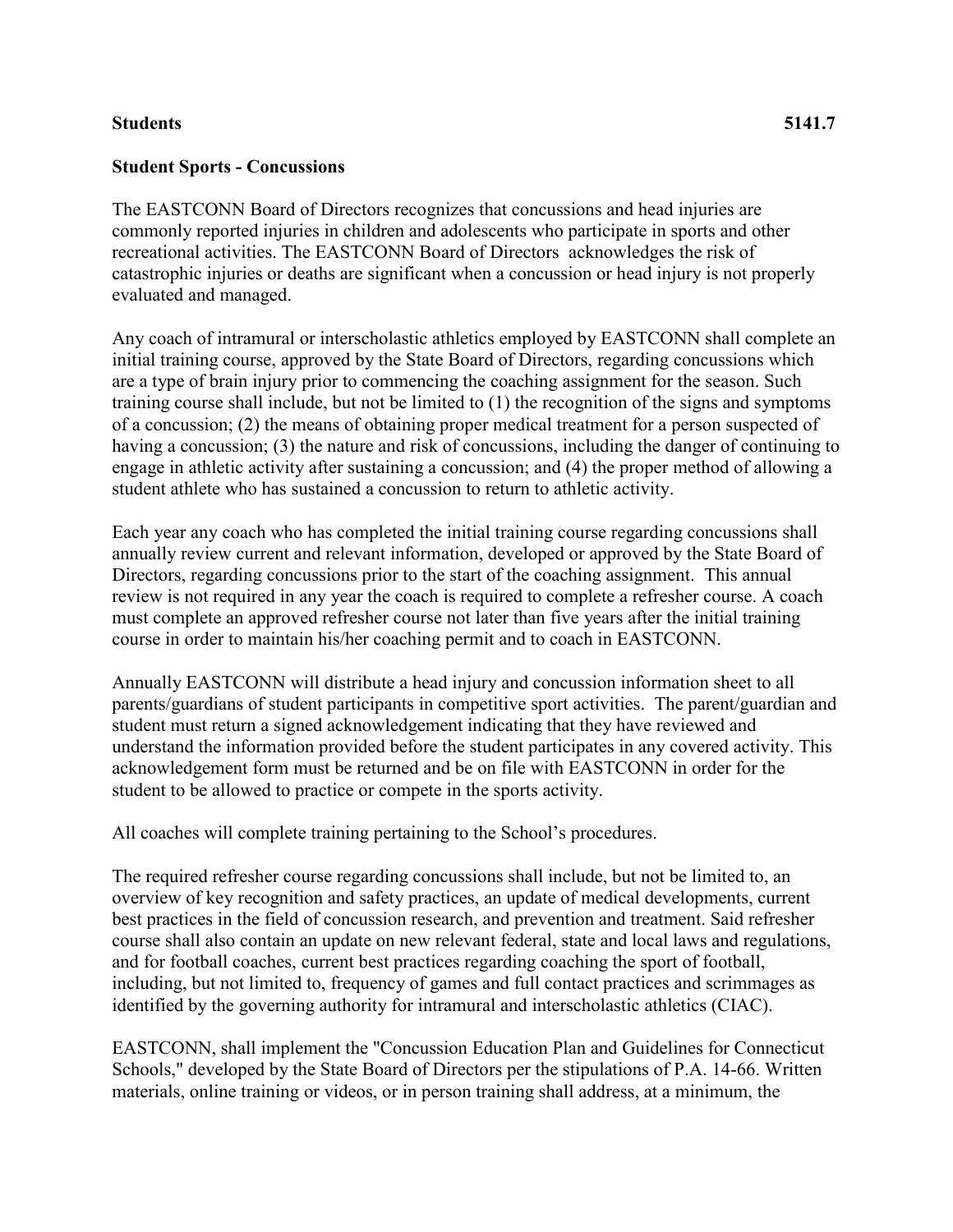recognition of signs or symptoms of concussion, means of obtaining proper medical treatment for a person suspected of sustaining a concussion, the nature and risks of concussions, including the danger of continuing to engage in athletic activity after sustaining a concussion, proper procedures for return to athletic activity and current best practices in the prevention and treatment of a concussion.

The EASTCONN Board of Directors recognizes that the CIAC prohibits student athletes from participation in any intramural or interscholastic activity unless the student athlete and his/her parent/guardian completes the concussion education plan of the State Board of Directors and its contributing organizations to such plan. Prior to participating in any intramural or interscholastic athletic activity students must (1) read written materials, (2) view online training videos, or (3) attend in-person training regarding EASTCONN's concussion education plan provided by the EASTCONN Board of Directors.

Prior to participating in any intramural or interscholastic athletic activity for the school year, a parent/guardian of each student athlete must (1) read written materials, (2) view online training videos, or (3) attend in-person training regarding EASTCONN's concussion education plan.

EASTCONN will utilize the consent form developed or approved by the State Board of Directors with parent/guardians of student athletes in intramural or interscholastic activities regarding concussions. This form shall provide a summary of the concussion education plan developed or approved by the State Board of Directors and a summary of EASTCONN's Board of Directors' policy regarding concussions. The consent form shall be returned to the appropriate school authorities, signed by the parent/guardian, attesting to the receipt of such form and authorizing the student athlete to participate in the athletic activity.

Further, in compliance with applicable state statutes, the coach of any intramural or interscholastic athletics shall immediately remove any student athlete participating in intramural or interscholastic athletics who (1) is observed to exhibit signs, symptoms or behaviors consistent with a concussion following an observed or suspected blow to the head or body during a practice, game or competition, (2) is diagnosed with a concussion, or (3) is otherwise suspected of having sustained a concussion because such student athlete is observed to exhibit signs, symptoms or behaviors consistent with a concussion regardless of when such concussion or head injury may have occurred. Upon such removal, the coach or other qualified school employee defined in Connecticut General Statutes [10-](http://www.cga.ct.gov/2011/pub/Title10.htm)212a, shall notify the student athlete's parent/guardian that the student athlete has exhibited such signs, symptoms, or behaviors consistent with a concussion or has been diagnosed with a concussion. Such notification shall be provided not later than twenty-four hours after such removal. However, a reasonable effort shall be made to provide such notification immediately after such removal.

The coach shall not permit such student athlete to participate in any supervised athletic activities involving physical exertion, including, but not limited to, practices, games or competitions, until such student athlete receives written clearance to participate in such supervised athletic activities involving physical exertion from a licensed health care professional\* trained in the evaluation and management of concussions.